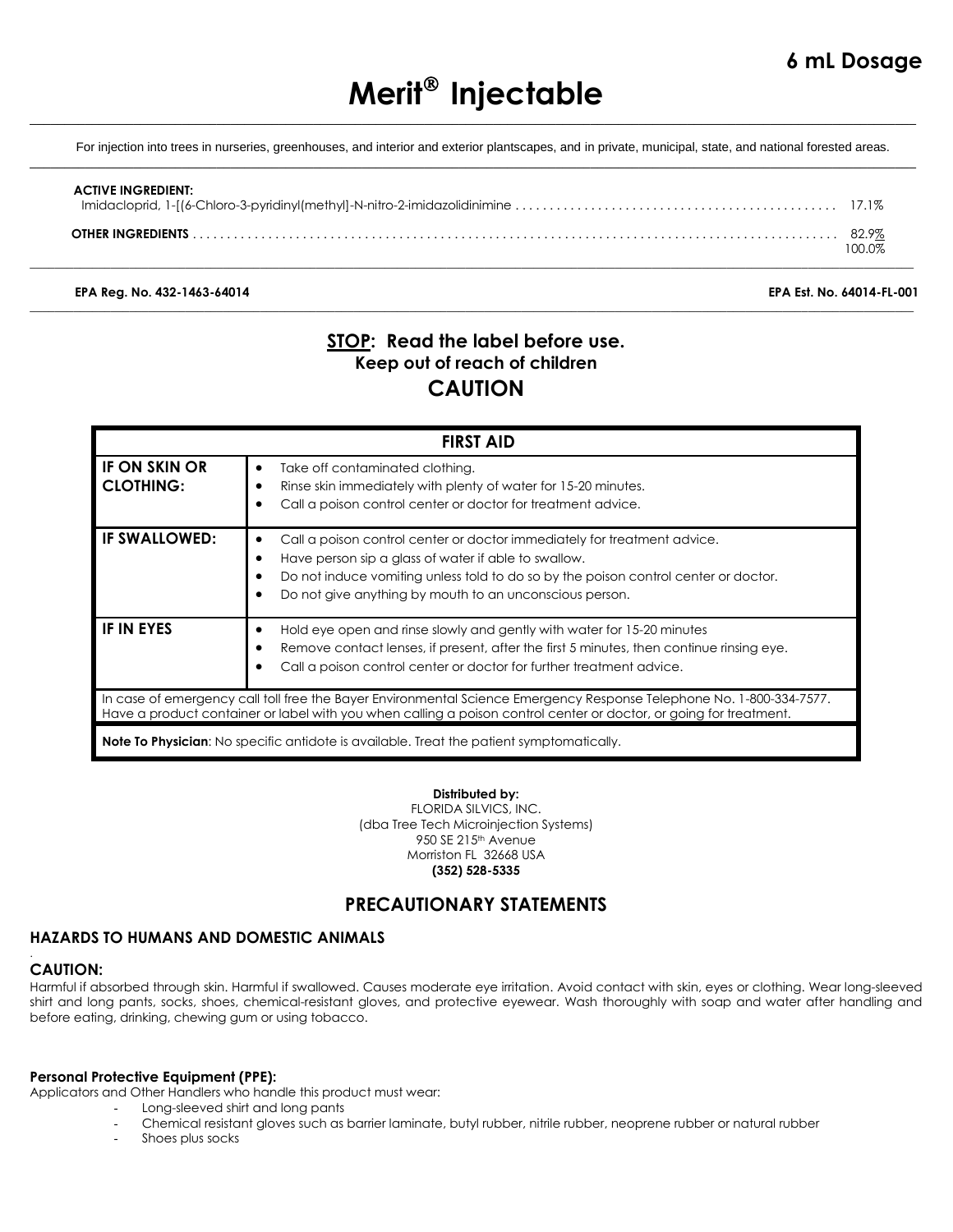Follow manufacturer's instructions for cleaning/maintaining personal protective equipment (PPE). If no such instructions for washables, use detergent and hot water. Keep and wash PPE separately from other laundry.

### **User Safety Recommendation**

- **User should:**
	- Wash thoroughly with soap and water after handling and before eating, drinking, chewing gum, or using tobacco. Remove and wash contaminated clothing before reuse.
	- Have the [product container or label with you when calling a poison control center or doctor or going for treatment. You may also contact 1-800-334-7577 for emergency medical treatment information.

## **ENVIRONMENTAL HAZARDS**

This product is highly toxic to aquatic invertebrates. Do not apply directly to water, or to areas where surface water is present or to intertidal areas below the mean high water mark. Do not contaminate water when disposing of equipment washwaters.

This product is highly toxic to bees exposed to direct treatment or residues on blooming trees and shrubs.

#### **Do not formulate this product into other end-use products.**

### **DIRECTIONS FOR USE**

#### **It is a violation of Federal law to use this product in a manner inconsistent with its labeling.**

Do not apply this product in a way that will contact workers or other persons, either directly or through drift. Only protected handlers may be in the area during application. For any requirements specific to your State or Tribe, consult the agency responsible for pesticide regulation.

## **STORAGE AND DISPOSAL**

Do not contaminate water, food or feed by storage or disposal.

**Pesticide Storage**: Store in a cool, dry place and in such a manner as to prevent contamination with other pesticides, fertilizers, food, and feed. Store in original container and out of reach of children, preferably in a locked storage area. Handle and open container in a manner as to prevent spillage. If the container is leaking, invert to prevent leakage. If container is leaking or material spilled for any reason or cause, carefully dam up spilled material to prevent runoff. Refer to Precautionary Statements on label for hazards associated with the handling of this material. Do not walk through spilled material. Absorb spilled material with absorbing type compounds and dispose of as directed for pesticides below. In spill or leak incidents, keep unauthorized people away. You may contact the Bayer Environmental Science Emergency Response team for decontamination procedures or any other assistance that may be necessary. The Bayer Environmental Science Emergency Response Telephone No. is 1-800-334-7577 or contact Chemtrec at 800-424-9300.

**Pesticide Disposal**: Wastes resulting from the use of this product may be disposed of on site or at an approved waste disposal facility.

**Container Disposal**: Do not empty microinjection units. Used microinjection units should be placed in the heavy-duty plastic bag which accompanies each carton of injector units. The bag must be properly sealed, placed into the original shipping carton, and returned freight prepaid for disposal to: Tree Tech Microinjection Systems, 950 S.E. 215<sup>th</sup> Ave., Morriston, FL 32668.

#### **APPLICATION TO TREES**

Merit Injectable can be used to control a variety of insect pests of ornamental or forest trees. Pests controlled include aphids, whiteflies, soft scales, adelgids, leafhoppers, lace bugs, mealy bugs, psyllids, leaf-feeding beetles, sawflies, borers, and leaf mining flies, beetles and wasps. Merit Injectable also can be used for suppression of thrips and armored scales. Merit Injectable can be used as directed on ornamental trees in residential areas, business and office complexes, shopping complexes, multi-family residential complexes, golf courses, airports, cemeteries, parks, playgrounds, and athletic fields. Merit Injectable also can be used in commercial forestry production, nurseries, greenhouses, and in state, federal, county and local recreational forests.

The active ingredient in Merit Injectable has sufficient residual activity so that applications can be made preceding the attack of the trees by target pests. Merit Injectable also controls existing infestations of most labeled pests; control of existing infestations of borers and other difficult-to-control pests can be achieved if the level of infestation is not excessively severe at the time of application. If the level of infestation is severe, the high label rate for the targeted pest is recommended.

Systemic activity occurs only after the active ingredient is translocated upwards in the tree. In some cases, translocation can take 10 days or longer, depending on the transpiration rate of the treated plant.

The need for an application can be based on historical monitoring of the site, previous records or experiences, current season adult trapping or other methods. For best results (i.e., to ensure uptake), application should be made when the tree is actively transpiring.

**NOTE**: Not for use on trees where the fruits and/or nuts are consumed. Do not apply more than once per year per tree.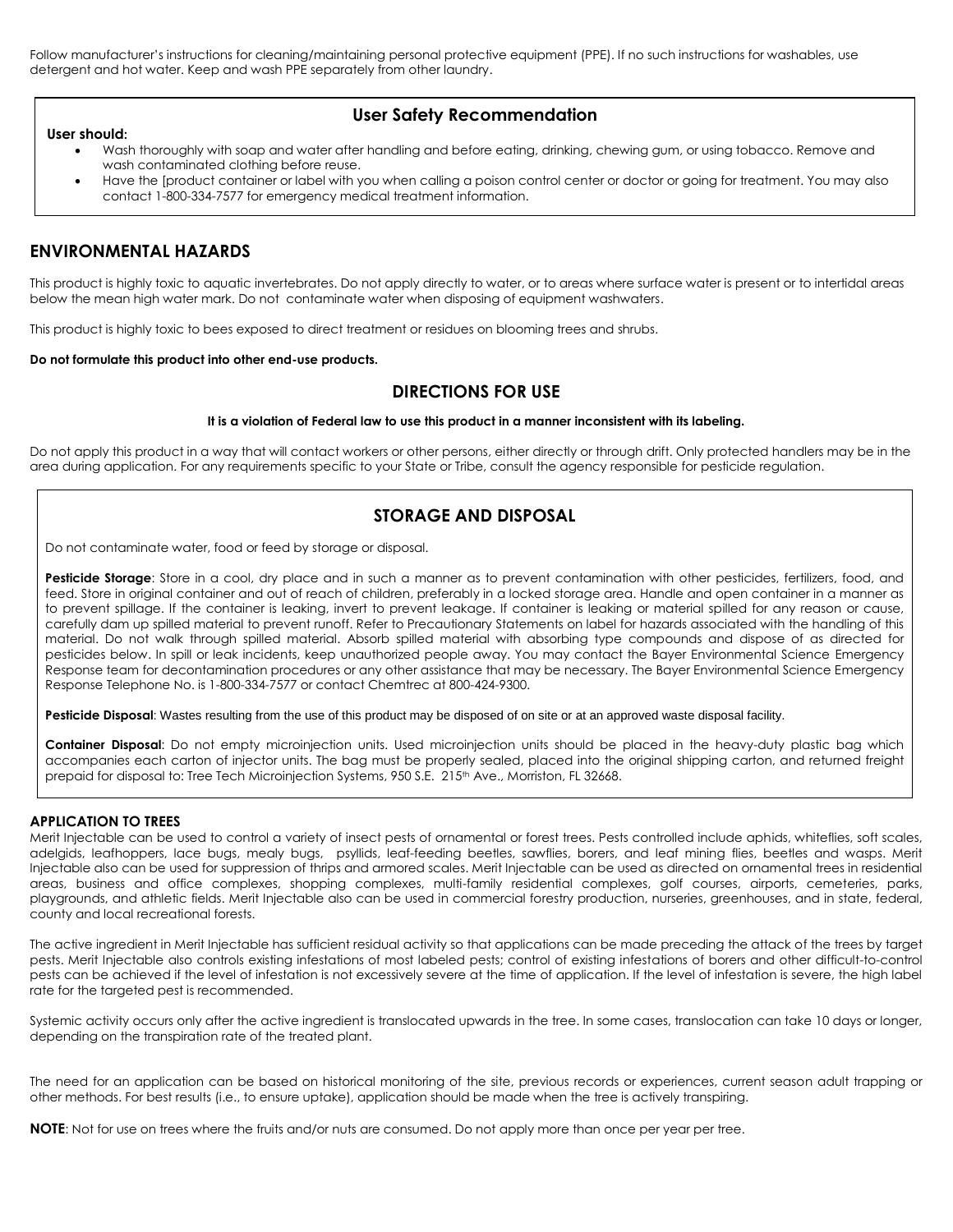## **GENERAL DIRECTIONS**

Applying Merit Injectable using the Tree Tech microinjection system:

#### **Installing Microinjection Units**:

1. Determine the number of microinjection units to be installed based upon 1) the target insect pest(s), and 2) the registered dosage rate as administered by proper spacing of microinjection units around the stem circumference. Unless otherwise noted, microinjection units should be installed in the stem and root flares every 6 inches around the trunk near the ground line, i.e., 6.0-to-8.0 inches (15-to-20 cm) from the soil surface.

2. Using a portable electric drill (600-800 rpm capacity is preferred) with a sharp, clean 11/64-in. (0.4-cm) bit, the installer should drill a hole at the correct stem circumference spacing to a depth of 1/4-to-1/2 in. (0.60-to-1.3 cm) into the wood (xylem) under the bark. A slight downwardly angle is recommended for more complete drainage of the microinjection unit.

3. After reaching the proper depth range, the drill bit should be withdrawn carefully to avoid dislodging bark fragments around the exterior opening of the hole. The rear barrel portion of the microinjection unit should be compressed partially (about ½ in. or 1/3 cm.). The microinjection unit should be inserted into the hole and the rear barrel portion compressed further without engaging the locking mechanism and barrel segments. Placing the plastic installation cap over the rear barrel end, strike the cap with a plastic hammer to seat the microinjection unit firmly in the hole. If the microinjection unit is not properly positioned in the hole, strike the cap again until correctly seated. By striking the microinjection unit, the back end of the feeder tip is forced back into the funnel-shaped section dislodging a septum that allows the Merit Injectable solution to flow from the microinjection unit into the tree.

4. When the microinjection unit is positioned correctly in the tree and the internal septum is dislodged to permit the flow of Merit Injectable, remove the cap and, if necessary, push the rear barrel portion of the unit further downwardly until it is flush with the edge of the locking mechanism. This engages the locking mechanism that pressurizes the microinjection unit and assists in the evacuation of Merit Injectable from the microinjection unit and movement into the vascular system of the tree.

5. Each hole should be drilled and a microinjection unit installed without delay. After the unit is properly seated, it should be activated. This sequence minimizes the flow of tree sap or resin into the hole prior to uptake of Merit Injectable.

When properly installed, the microinjection unit generates internal pressure resulting in the flow of Merit Injectable through the dispenser tube. The microinjection unit must never be activated unless installed correctly and securely in the tree to be treated.

Occasionally microinjection units containing Merit Injectable may require up to several hours or more to empty depending on the health of the treated tree and local weather conditions. Never assume that microinjection units have depressurized completely because they appear nearly empty or empty. The individual should then cover the microinjection unit with one hand near the point of insertion into the stem while grasping the barrel end of the microinjection unit with the other hand. The injector should be turned slightly as it is slowly withdrawn from the tree. Careful removal of microinjection units should prevent accidental spillage of Merit Injectable and subsequent exposure to the installer.

| <b>RECOMMENDED APPLICATIONS</b>                                                                                                                                                                                                                                                            |                                                                                                                                                                                                                                                                                                                                                                                                                                                                                                                                                                 |  |  |
|--------------------------------------------------------------------------------------------------------------------------------------------------------------------------------------------------------------------------------------------------------------------------------------------|-----------------------------------------------------------------------------------------------------------------------------------------------------------------------------------------------------------------------------------------------------------------------------------------------------------------------------------------------------------------------------------------------------------------------------------------------------------------------------------------------------------------------------------------------------------------|--|--|
| Trees and shrubs (greater than 2" diameter or 6.25 inches circumference, at chest height)<br>For bee-pollinated dicotyledonous trees, applications should be made post-bloom.                                                                                                              |                                                                                                                                                                                                                                                                                                                                                                                                                                                                                                                                                                 |  |  |
| Pest                                                                                                                                                                                                                                                                                       | Dosage                                                                                                                                                                                                                                                                                                                                                                                                                                                                                                                                                          |  |  |
| Adelgids<br>Aphids<br>Japanese beetles adults<br>Lacebugs<br>Leaf beetles (including elm and viburnum leaf beetles)<br>Leafhoppers (including glassy-winged sharpshooter)<br>Leafmining flies and wasps<br>Mealybugs<br>Psyllids<br>Soft scales<br>Whiteflies                              | One Merit Injectable microinjection unit per 2-4 inches<br>of cumulative trunk diameter (6.25-12.5 inches of<br>circumference) at chest height (54 inches from<br>ground). Space injection holes equidistantly around<br>the circumference of the tree                                                                                                                                                                                                                                                                                                          |  |  |
| Armored scales (suppression)<br>Roundheaded borers (incl. Eucalyptus longhorned borer)<br>Flatheaded borers (including bronze birch borer, alder borer, and<br>emerald ash borer)<br>Leafmining beetles<br>Pine tip moth larvae<br>Royal palm bug<br>Sawfly larvae<br>Thrips (suppression) | One Merit Injectable microinjection unit per 2-4 inches<br>of cumulative trunk diameter (6.25-12.5 inches of<br>circumference) at chest height (54 inches from<br>ground). Space injection holes equidistantly around<br>the circumference of the tree.<br>For trees greater than 24 inches diameter, or if trees<br>are already heavily infested, the highest label rate<br>for control of targeted<br>specified<br>pests<br>is<br>recommended (i.e., one microinjection unit for every<br>2 inches of trunk diameter, 6.25 inches of trunk<br>circumference). |  |  |
|                                                                                                                                                                                                                                                                                            |                                                                                                                                                                                                                                                                                                                                                                                                                                                                                                                                                                 |  |  |